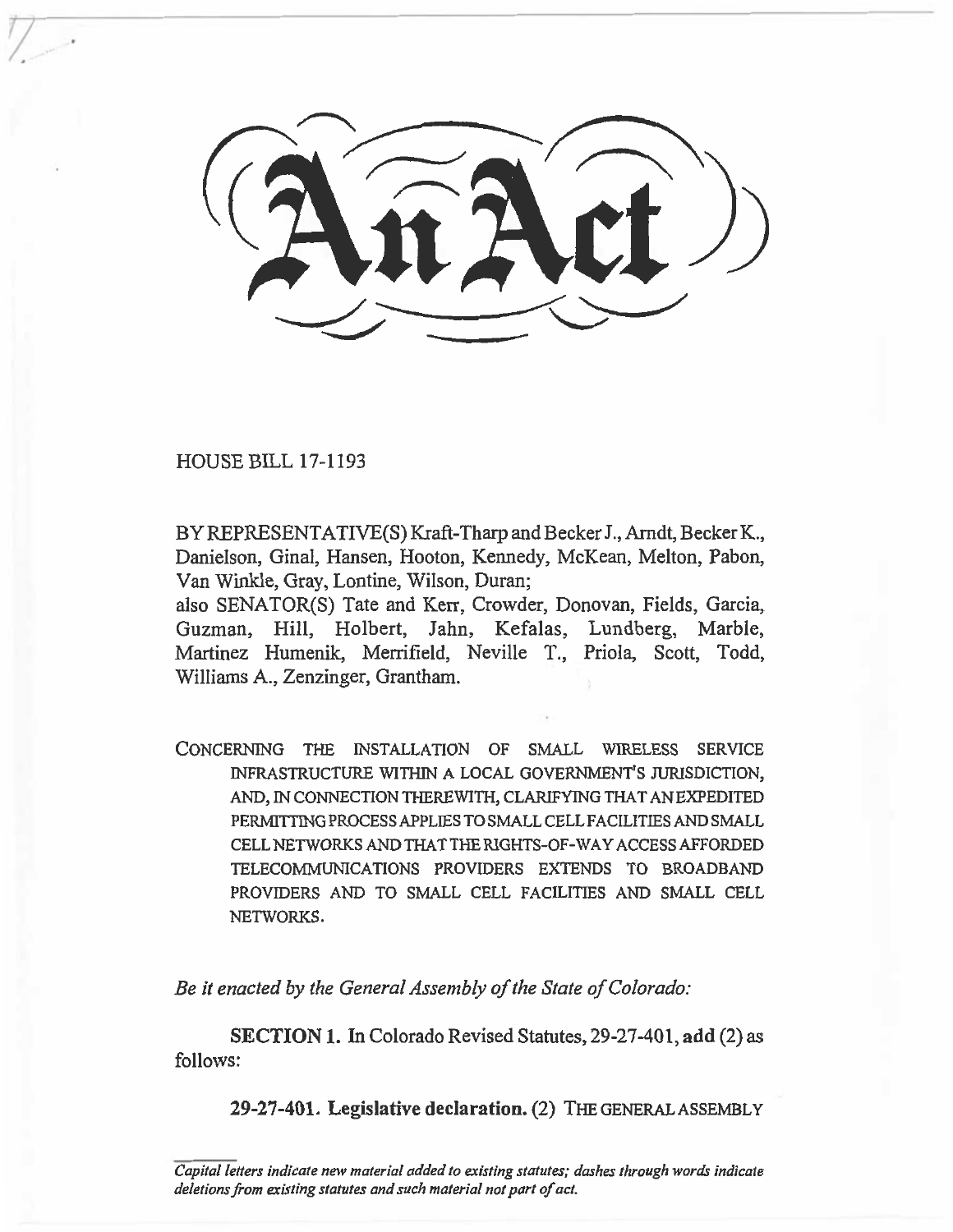FURTHER FINDS AND DECLARES THAT:

(a) SMALL CELL FACILITIES OFTEN MAY BE DEPLOYED MOST EFFECTIVELY IN THE PUBLIC RIGHTS-OF-WAY; AND

(b) ACCESS TO LOCAL GOVERNMENT STRUCTURES IS ESSENTIAL TO THE CONSTRUCTION AND MAINTENANCE OF WIRELESS SERVICE FACILITIES OR BROADBAND FACILITIES.

SECTION 2. In Colorado Revised Statutes, 29-27-402, amend (1), (4), and (7); and add (1.5), (3.5), and (6.5) as follows:

29-27-402. Definitions. As used in this part 4, unless the context otherwise requires:

 $(1)$  "Broadband facility" means any infrastructure used to deliver broadband-service-or-for-the-provision of broadband service: "ANTENNA" MEANS COMMUNICATIONS EQUIPMENT THAT TRANSMITS OR RECEIVES ELECTROMAGNETIC RADIO FREQUENCY SIGNALS USED TO PROVIDE WIRELESS SERVICE.

(1.5) "BROADBAND FACILITY" MEANS ANY INFRASTRUCTURE USED TO DELIVER BROADBAND SERVICE OR FOR THE PROVISION OF BROADBAND SERVICE.

(3.5) "MICRO WIRELESS FACILITY" MEANS A SMALL WIRELESS FACILITY THAT IS NO LARGER IN DIMENSIONS THAN TWENTY-FOUR INCHES IN LENGTH, FIFTEEN INCHES IN WIDTH, AND TWELVE INCHES IN HEIGHT AND THAT HAS AN EXTERIOR ANTENNA, IF ANY, THAT IS NO MORE THAN ELEVEN INCHES IN LENGTH.

(4) (a) "Small cell facility" means either:

 $f_a$ ) (I) A personal wireless service facility as defined by the federal "Telecommunications Act of 1996", as amended as of August 6, 2014; or

 $\left(\frac{b}{b}\right)$  (II) A wireless service facility that meets both of the following qualifications:

 $(H)(A)$  Each antenna is located inside an enclosure of no more than

PAGE 2-HOUSE BILL 17-1193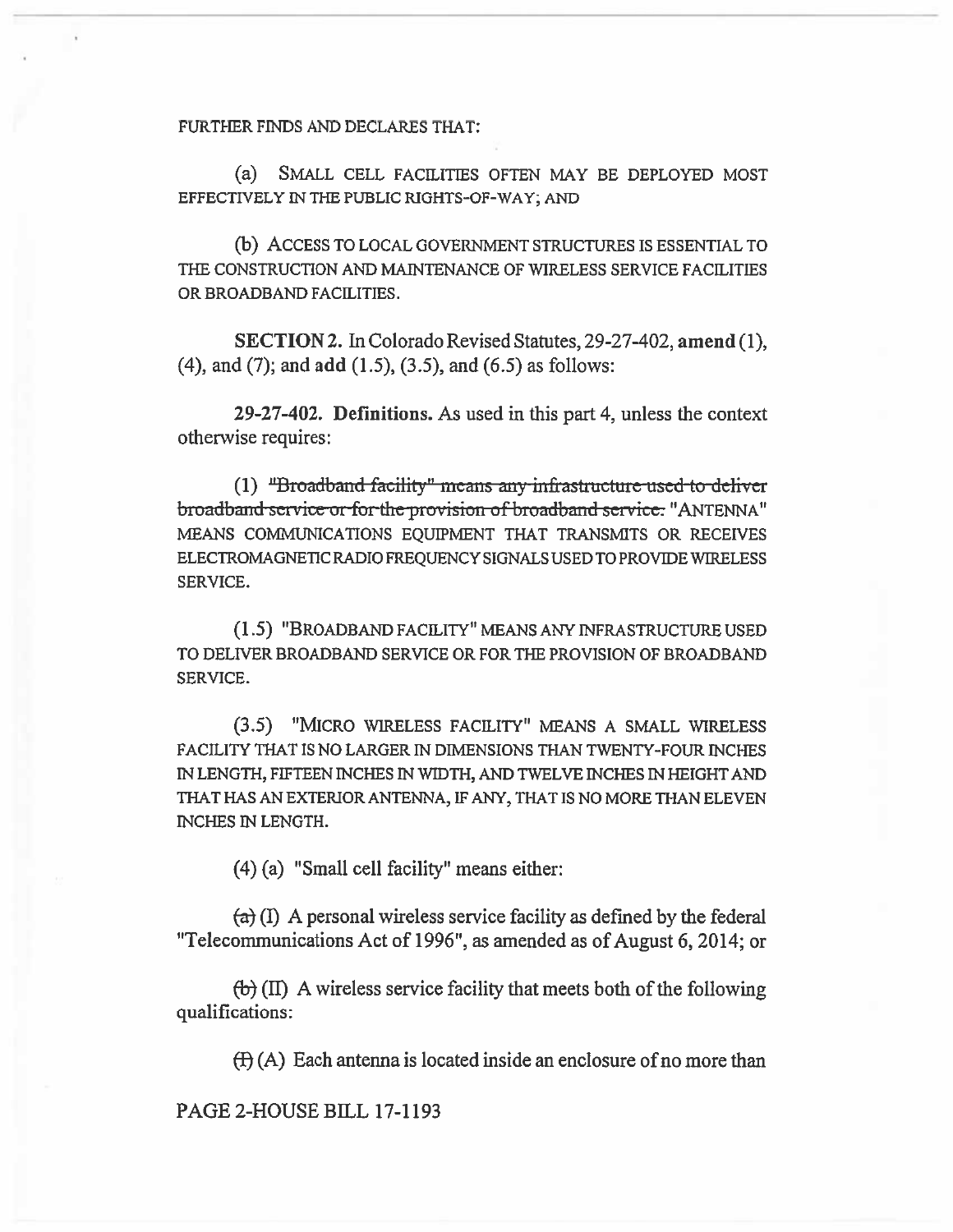three cubic feet in volume or, in the case of an antenna that has exposed elements, the antenna and all of its exposed elements could fit within an imaginary enclosure of no more than three cubic feet; and

(H) (B) Primary equipment enclosures are no larger than seventeen cubic feet in volume. The following associated equipment may be located outside of the primary equipment enclosure and, if so located, is not included in the calculation of equipment volume: Electric meter, concealment, telecommunications demarcation box, ground-based enclosures, back-up power systems, grounding equipment, power transfer switch, and cut-off switch.

(b) "SMALL CELL FACILITY" INCLUDES A MICRO WIRELESS FACILITY.

(6.5) "TOWER" MEANS ANY STRUCTURE BUILT FOR THE SOLE OR PRIMARY PURPOSE OF SUPPORTING ANTENNAS LICENSED OR AUTHORIZED BY THE FEDERAL COMMUNICATIONS COMMISSION AND THE ANTENNAS' ASSOCIATED FACILITIES, INCLUDING STRUCTURES THAT ARE CONSTRUCTED FOR WIRELESS COMMUNICATIONS SERVICES INCLUDING PRIVATE, BROADCAST, AND PUBLIC SAFETY SERVICES; UNLICENSED WIRELESS SERVICES; FIXED WIRELESS SERVICES SUCH AS BACKHAUL; AND THE ASSOCIATED SITE.

(7) "Wireless service facility" means a facility for the provision of wireless services; EXCEPT THAT "WIRELESS SERVICE FACILITY" DOES NOT INCLUDE COAXIAL OR FIBER-OPTIC CABLE THAT IS NOT IMMEDIATELY ADJACENT TO, OR DIRECTLY ASSOCIATED WITH, A PARTICULAR ANTENNA.

**SECTION 3.** In Colorado Revised Statutes, 29-27-403, **amend (1)**  and (3) as follows:

**29-27-403. Permit - approval - deadline - exception.** (1) A local government may take up to:

(a) NINETY DAYS TO PROCESS A COMPLETE APPLICATION FOR:

(I) LOCATION OR COLLOCATION OF A SMALL CELL FACILITY OR A SMALL CELL NETWORK; OR

(II) REPLACEMENT OR MODIFICATION OF A SMALL CELL FACILITY OR

PAGE 3-HOUSE BILL 17-1193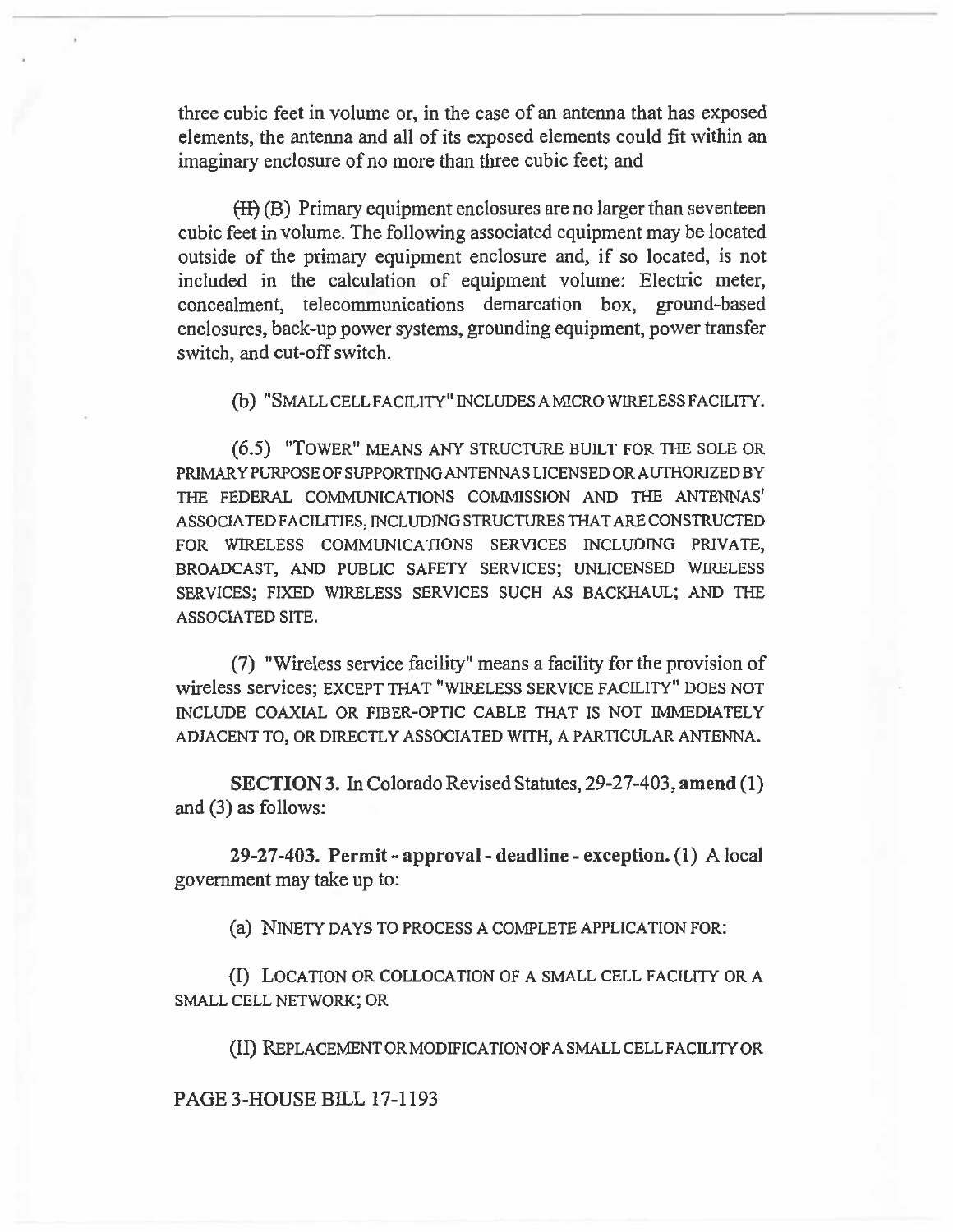FACILITIES OR SMALL CELL NETWORK.

 $(a)$  (b) Ninety days to process a complete application that involves a collocation of a tower, building, structure, or replacement structure OTHER THAN A SMALL CELL FACILITY OR SMALL CELL NETWORK; or

 $(\theta)(c)$  One hundred fifty days to process a complete application that involves a new structure or a new wireless service facility, OTHER THAN A SMALL CELL FACILITY OR SMALL CELL NETWORK AND other than a collocation.

(3) An applicant and a local government ENTITY may mutually agree that an application may be processed in a longer period than set forth in subsection (1) of this section.

SECTION 4. In Colorado Revised Statutes, 29-27-404, **amend** (1) and (2) introductory portion; and add (3) as follows:

29-27-404. Permit process. (1) (a) For small cell networks involving multiple individual small cell facilities within the jurisdiction of a single local government ENTITY, the local government ENTITY shall allow the applicant, at the applicant's discretion, to file a consolidated application and receive a single permit for the small cell network instead of filing separate applications for each individual small cell facility.

(b) FOR A CONSOLIDATED APPLICATION FILED PURSUANT TO SUBSECTION (1)(a) OF THIS SECTION, EACH SMALL CELL FACILITY WITHIN THE CONSOLIDATED APPLICATION REMAINS SUBJECT TO REVIEW FOR COMPLIANCE WITH OBJECTIVE REQUIREMENTS AND APPROVAL AS PROVIDED IN THIS ARTICLE 27. THE LOCAL GOVERNMENT'S DENIAL OF ANY INDIVIDUAL SMALL CELL FACILITY IS NOT A BASIS TO DENY THE CONSOLIDATED APPLICATION AS A WHOLE OR ANY OTHER SMALL CELL FACILITY INCORPORATED WITHIN THE CONSOLIDATED APPLICATION.

(2) If a wireless service provider applies to LOCATE OR collocate several wireless service facilities within the jurisdiction of a single local government ENTITY, the local government ENTITY shall:

(3) THE SITING, MOUNTING, PLACEMENT, CONSTRUCTION, AND OPERATION OF A SMALL CELL FACILITY OR A SMALL CELL NETWORK IS A

#### PAGE 4-HOUSE BILL 17-1193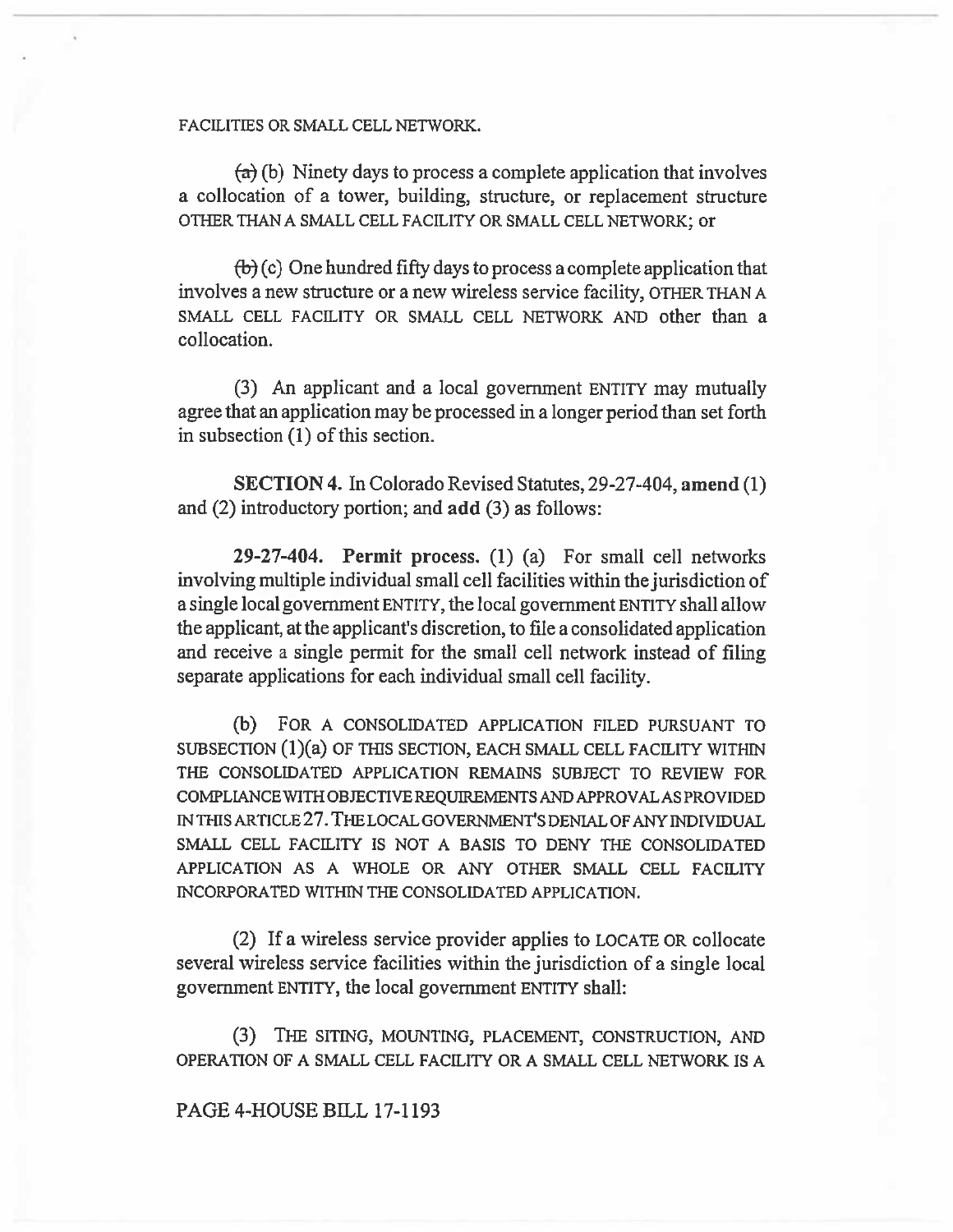PERMITTED USE BY RIGHT IN ANY ZONE.

SECTION 5. In Colorado Revised Statutes, amend 38-5.5-102 as follows:

38-5.5-102. Definitions. As used in this article ARTICLE 5.5, unless the context otherwise requires:

(1) "Broadband" or "broadband service" has the same meaning as set forth in 7 U.S.C. sec. 950bb (b)(1) as of August 6, 2014, and includes "cable service", as defined in 47 U.S.C. sec. 522 (6) as of August 6, 2014.

 $(1.2)$  (2) "Broadband facility" means any infrastructure used to deliver broadband service or for the provision of broadband service.

 $(1.3)$  (3) "Broadband provider" means a person that provides broadband service, and includes a "cable operator", as defined in 47 U.S.C. sec. 522 (5) as of August 6, 2014.

(4) "COLLOCATION" HAS THE SAME MEANING AS SET FORTH IN SECTION 29-27-402 (3).

 $\left(1,7\right)$  (5) "Political subdivision" OR "LOCAL GOVERNMENT ENTITY" means a county; city and county; city; town; service authority; school district; local improvement district; law enforcement authority; water, sanitation, fire protection, metropolitan, irrigation, drainage, or other special district; or any other kind of municipal, quasi-municipal, or public corporation organized pursuant to law.

(<del>2</del>) (6) "Public highway" or "highway" for purposes of this article ARTICLE 5.5 includes all roads, streets, and alleys and all other dedicated rights-of-way and utility easements of the state or any of its political subdivisions, whether located within the boundaries **of a** political subdivision or otherwise.

(7) "SMALL CELL FACILITY" HAS THE SAME MEANING AS SET FORTH IN SECTION 29-27-402 (4).

(8) "SMALL CELL NETWORK" HAS THE SAME MEANING AS SET FORTH IN SECTION 29-27-402 (5).

#### PAGE 5-HOUSE BILL 17-1193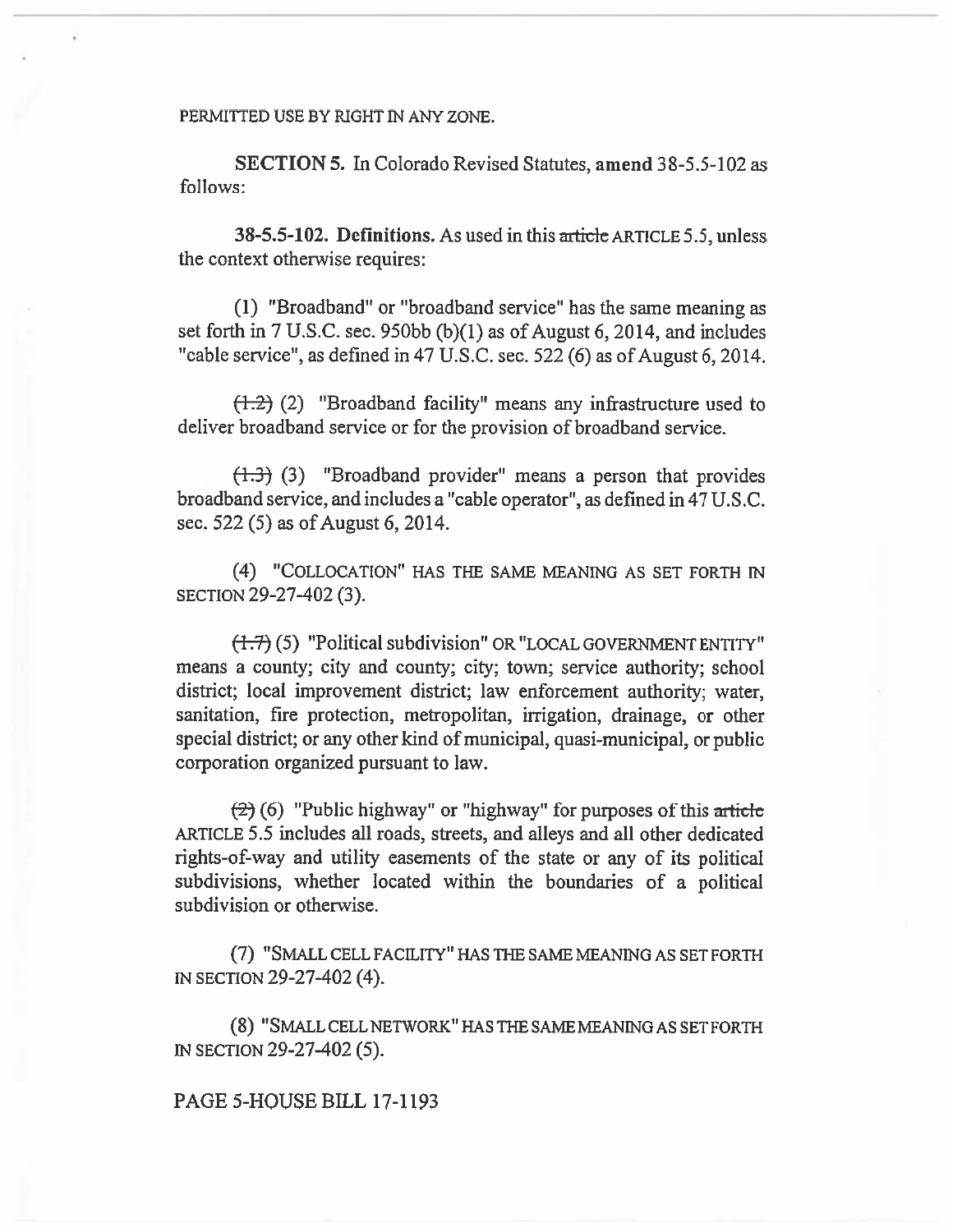$(3)$  (9) "Telecommunications provider" or "provider" means a person that provides telecommunications service, as defined in section 40-15-102 (29),  $C.R.S.,$  with the exception of cable services as defined by section 602 (5) of the federal "Cable Communications Policy Act of 1984", 47 U.S.C. sec. 522 (6), pursuant to authority granted by the public utilities commission of this state or by the federal communications commission. "Telecommunications provider" or "provider" does not mean a person or business using antennas, support towers, equipment, and buildings used to transmit high power over-the-air broadcast of AM and FM radio, VHF and UHF television, and advanced television services, including high definition television. The term "telecommunications provider" is synonymous with "telecommunication provider".

**SECTION 6.** In Colorado Revised Statutes, **amend** 38-5.5-103 as follows:

**38-5.5-103. Use of public highways - discrimination prohibited - content regulation prohibited.** (1) (a) Any domestic or foreign telecommunications provider or broadband provider authorized to do business under the laws of this state shall have HAS the right to construct, maintain, and operate conduit, cable, switches, and related appurtenances and facilities, AND COMMUNICATIONS AND BROADBAND FACILITIES, INCLUDING SMALL CELL FACILITIES AND SMALL CELL NETWORKS, along, across, upon, ABOVE, and under any public highway in this state, subject to the provisions of this article ARTICLE 5.5 and of article 1.5 of title 9.  $C.R.S.;$ and

(b) The construction, maintenance, operation, and regulation of such THE facilities DESCRIBED IN SUBSECTION  $(1)(a)$  OF THIS SECTION, including the right to occupy and utilize the public rights-of-way, by telecommunications providers and broadband providers are hereby declared to be matters of statewide concern. Such THE facilities shall be so constructed and maintained SO as not to obstruct or hinder the usual travel on such A highway.

(2) No A political subdivision shall NOT discriminate among or grant a preference to competing telecommunications providers OR BROADBAND PROVIDERS in the issuance of permits or the passage of any ordinance for the use of its rights-of-way, nor create or erect any unreasonable requirements for entry to the rights-of-way for such THE

## PAGE 6-HOUSE BILL 17-1193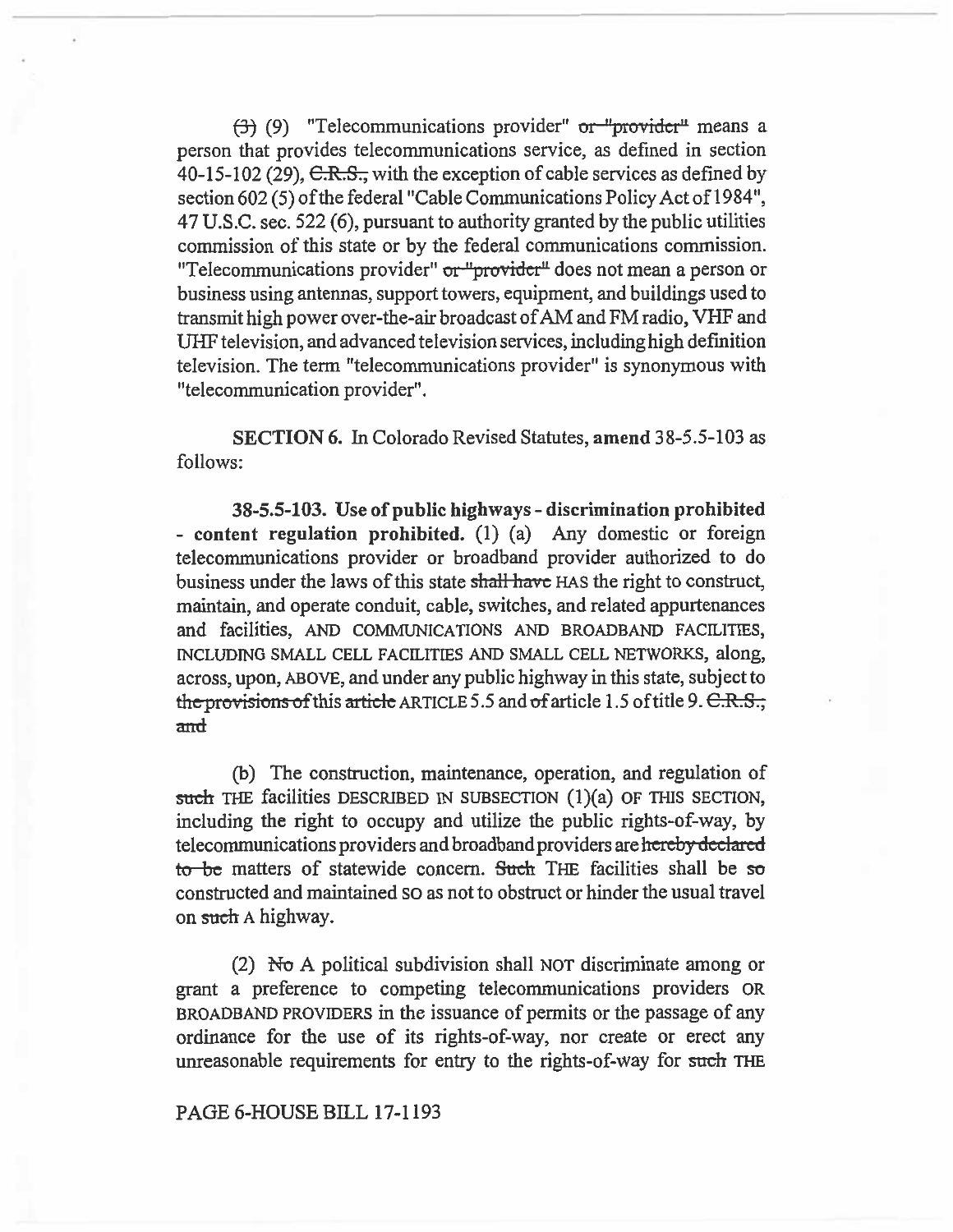providers.

 $(3)$  No A political subdivision shall NOT regulate A telecommunications providers PROVIDER OR A BROADBAND PROVIDER based upon the content or type of signals that are carried or capable of being carried over the provider's facilities; except that nothing in this subsection  $(3)$  shall be construed to prevent such PREVENTS regulation by a political subdivision when the authority to so regulate has been granted to the political subdivision under federal law.

SECTION 7. In Colorado Revised Statutes, amend 38-5.5-104 as follows:

38-5.5-104. Right-of-way across state land. Any domestic or foreign telecommunications provider OR BROADBAND PROVIDER authorized to do business under the laws of this state shall have HAS the right to construct, maintain, and operate lines of communication, switches, and related facilities, AND COMMUNICATIONS AND BROADBAND FACILITIES, INCLUDING SMALL CELL FACILITIES AND SMALL CELL NETWORKS, and obtain A permanent right-of-way therefor FOR THE FACILITIES over, upon, under, and across all public lands owned by or under the control of the state, upon the payment of such just compensation and upon compliance with such reasonable conditions as may be required by the state board of land commissioners MAY REQUIRE.

SECTION 8. In Colorado Revised Statutes, add 38-5.5-104.5 as follows:

38-5.5-104.5. Use of local **government entity structures.**  (1) EXCEPT AS PROVIDED IN SUBSECTION (2) OF THIS SECTION AND SUBJECT TO THE REQUIREMENTS AND LIMITATIONS OF THIS ARTICLE 5.5, SECTIONS 29-27-403 AND 29-27-404, AND A LOCAL GOVERNMENT ENTITY'S POLICE POWERS, A TELECOMMUNICATIONS PROVIDER OR A BROADBAND PROVIDER HAS THE RIGHT TO LOCATE OR COLLOCATE SMALL CELL FACILITIES OR SMALL CELL NETWORKS ON THE LIGHT POLES, LIGHT STANDARDS, TRAFFIC SIGNALS, OR UTILITY POLES IN THE RIGHTS-OF-WAY OWNED BY THE LOCAL GOVERNMENT ENTITY; EXCEPT THAT, A SMALL CELL FACILITY OR A SMALL CELL NETWORK SHALL NOT BE LOCATED OR MOUNTED ON ANY APPARATUS, POLE, OR SIGNAL WITH TOLLING COLLECTION OR ENFORCEMENT EQUIPMENT ATTACHED.

PAGE 7-HOUSE BILL 17-1193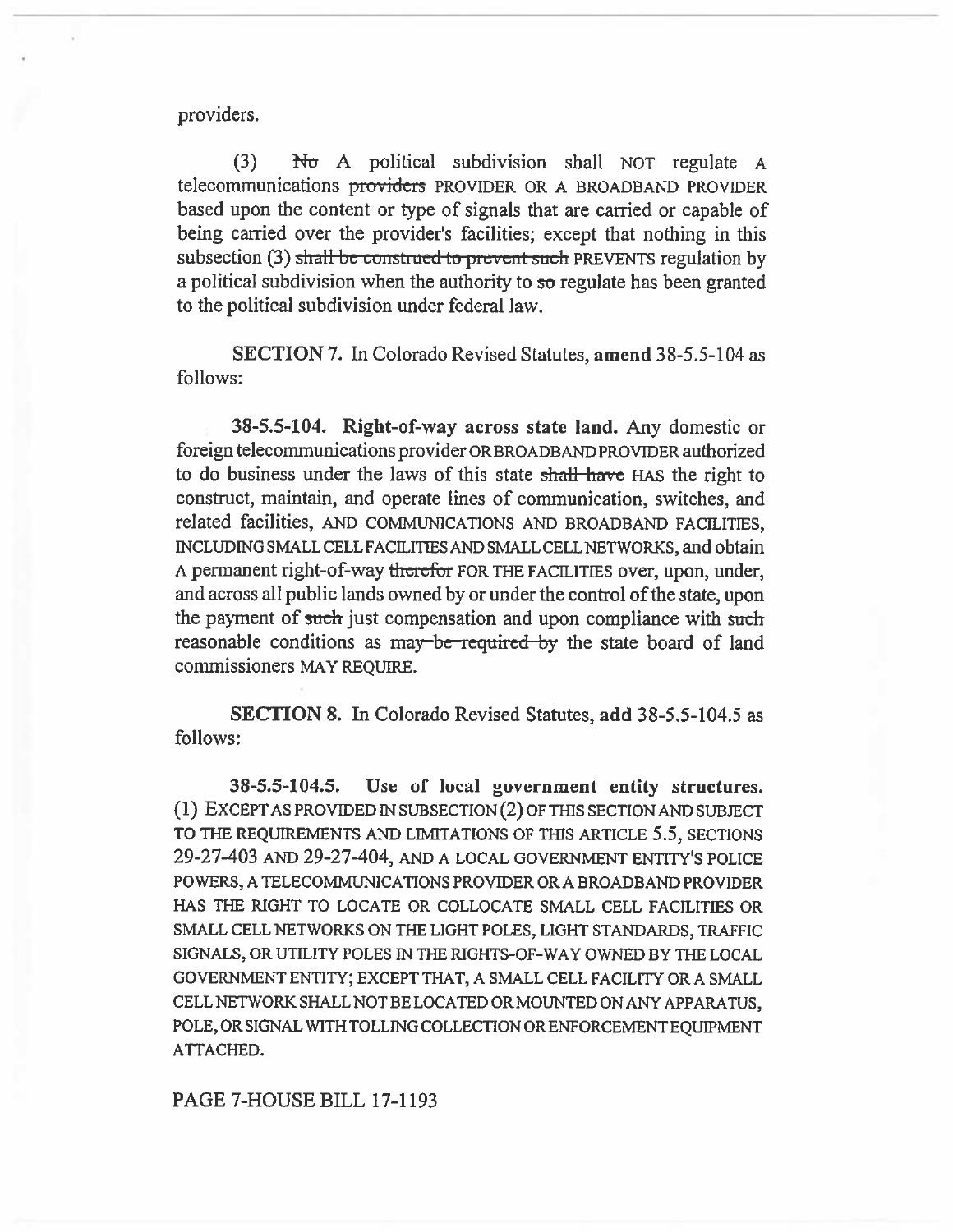(2) IF, AT ANY TIME, THE CONSTRUCTION, INSTALLATION, OPERATION, OR MAINTENANCE OF A SMALL CELL FACILITY ON A LOCAL GOVERNMENT ENTITY'S LIGHT POLE, LIGHT STANDARD, TRAFFIC SIGNAL, OR UTILITY POLE FAILS TO COMPLY WITH APPLICABLE LAW, THE LOCAL GOVERNMENT ENTITY, BY PROVIDING THE TELECOMMUNICATIONS PROVIDER OR THE BROADBAND PROVIDER NOTICE AND A REASONABLE OPPORTUNITY TO CURE THE NONCOMPLIANCE, MAY:

(a) CAUSE THE ATTACHMENT ON THE AFFECTED STRUCTURE TO BE REMOVED; AND

(b) PROHIBIT FUTURE, NONCOMPLIANT USE OF THE LIGHT POLE, LIGHT STANDARD, TRAFFIC SIGNAL, OR UTILITY POLE.

 $(3)$  (a) EXCEPT AS PROVIDED IN SUBSECTIONS  $(3)(b)$  AND  $(3)(c)$  OF THIS SECTION, A LOCAL GOVERNMENT ENTITY SHALL NOT IMPOSE ANY FEE OR REQUIRE ANY APPLICATION OR PERMIT FOR THE INSTALLATION, PLACEMENT, OPERATION, MAINTENANCE, OR REPLACEMENT OF MICRO WIRELESS FACILITIES THAT ARE SUSPENDED ON CABLE OPERATOR-OWNED CABLES OR LINES THAT ARE STRUNG BETWEEN EXISTING UTILITY POLES IN COMPLIANCE WITH NATIONAL SAFETY CODES.

(b) A LOCAL GOVERNMENT ENTITY WITH A MUNICIPAL OR COUNTY CODE THAT REQUIRES AN APPLICATION OR PERMIT FOR THE INSTALLATION OF MICRO WIRELESS FACILITIES MAY, BUT IS NOT REQUIRED TO, CONTINUE THE APPLICATION OR PERMIT REQUIREMENT SUBSEQUENT TO THE EFFECTIVE DATE OF THIS SECTION.

(c) A LOCAL GOVERNMENT ENTITY MAY REQUIRE A SINGLE-USE RIGHT-OF-WAY PERMIT IF THE INSTALLATION, PLACEMENT, OPERATION, MAINTENANCE, OR REPLACEMENT OF MICRO WIRELESS FACILITIES:

(I) INVOLVES WORKING WITHIN A HIGHWAY TRAVEL LANE OR REQUIRES THE CLOSURE OF A HIGHWAY TRAVEL LANE;

(11) DISTURBS THE PAVEMENT OR A SHOULDER, ROADWAY, OR DITCH LINE;

(111) INCLUDES PLACEMENT ON LIMITED ACCESS RIGHTS-OF-WAY; OR

PAGE 8-HOUSE BILL 17-1193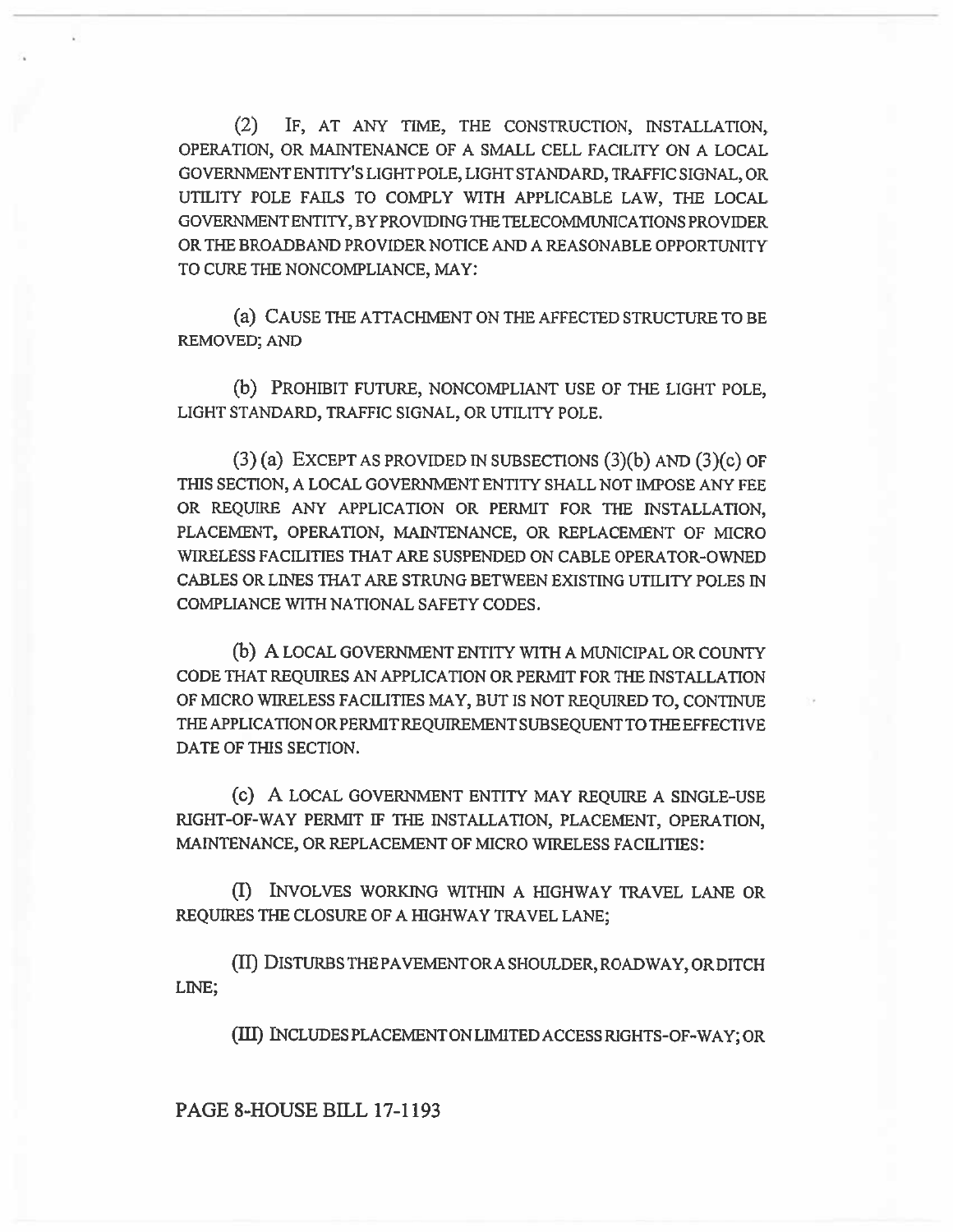**(IV)** REQUIRES ANY SPECIFIC PRECAUTIONS TO ENSURE THE SAFETY OF THE TRAVELING PUBLIC; THE PROTECTION OF PUBLIC INFRASTRUCTURE; OR THE OPERATION OF PUBLIC INFRASTRUCTURE; AND SUCH ACTIVITIES EITHER WERE NOT AUTHORIZED IN, OR WILL BE CONDUCTED IN A TIME, PLACE, OR MANNER THAT IS INCONSISTENT WITH, THE APPROVAL TERMS OF THE EXISTING PERMIT FOR THE FACILITY OR STRUCTURE UPON WHICH THE MICRO WIRELESS FACILITY IS ATTACHED.

**SECTION 9.** In Colorado Revised Statutes, **amend** 38-5.5-105 as follows:

**38-5.5-105. Power of companies to contract.** Any domestic or foreign telecommunications provider shall-have OR BROADBAND PROVIDER HAS THE power to contract with any person or INDIVIDUAL; corporation; OR the owner of any lands, or *any* franchise, easement, or interest therein over or under which the provider's conduits; cable; switches; and COMMUNICATIONS OR BROADBAND FACILITIES, INCLUDING SMALL CELL FACILITIES AND SMALL CELL NETWORKS; OR related appurtenances and facilities are proposed to be laid or created for the right-of-way for the construction, maintenance, and operation of such THE facilities and OR for the erection, maintenance, occupation, and operation of offices at suitable distances for the public accommodation.

**SECTION 10. In** Colorado Revised Statutes, **amend** 38-5.5-106 as follows:

**38-5.5-106. Consent necessary for use of streets.** (1) (a) Nothing in This article shall be construed to ARTICLE 5.5 DOES NOT authorize any telecommunications provider OR BROADBAND PROVIDER to erect, WITHIN A POLITICAL SUBDIVISION, any poles or construct any COMMUNICATIONS OR BROADBAND FACILITIES, INCLUDING SMALL CELL FACILITIES AND SMALL CELL NETWORKS; conduit; cable; switch; or related appurtenances and facilities along, through, in, upon, under, or over any public highway within a political subdivision without first obtaining the consent of the authorities having power to give the consent of such THE political subdivision.

(b) A telecommunications provider OR BROADBAND PROVIDER that, on or before April 12, 1996 JULY 1, 2017, either has obtained consent of the political subdivision having power to give such consent or is lawfully

# PAGE 9-HOUSE **BILL 17-1193**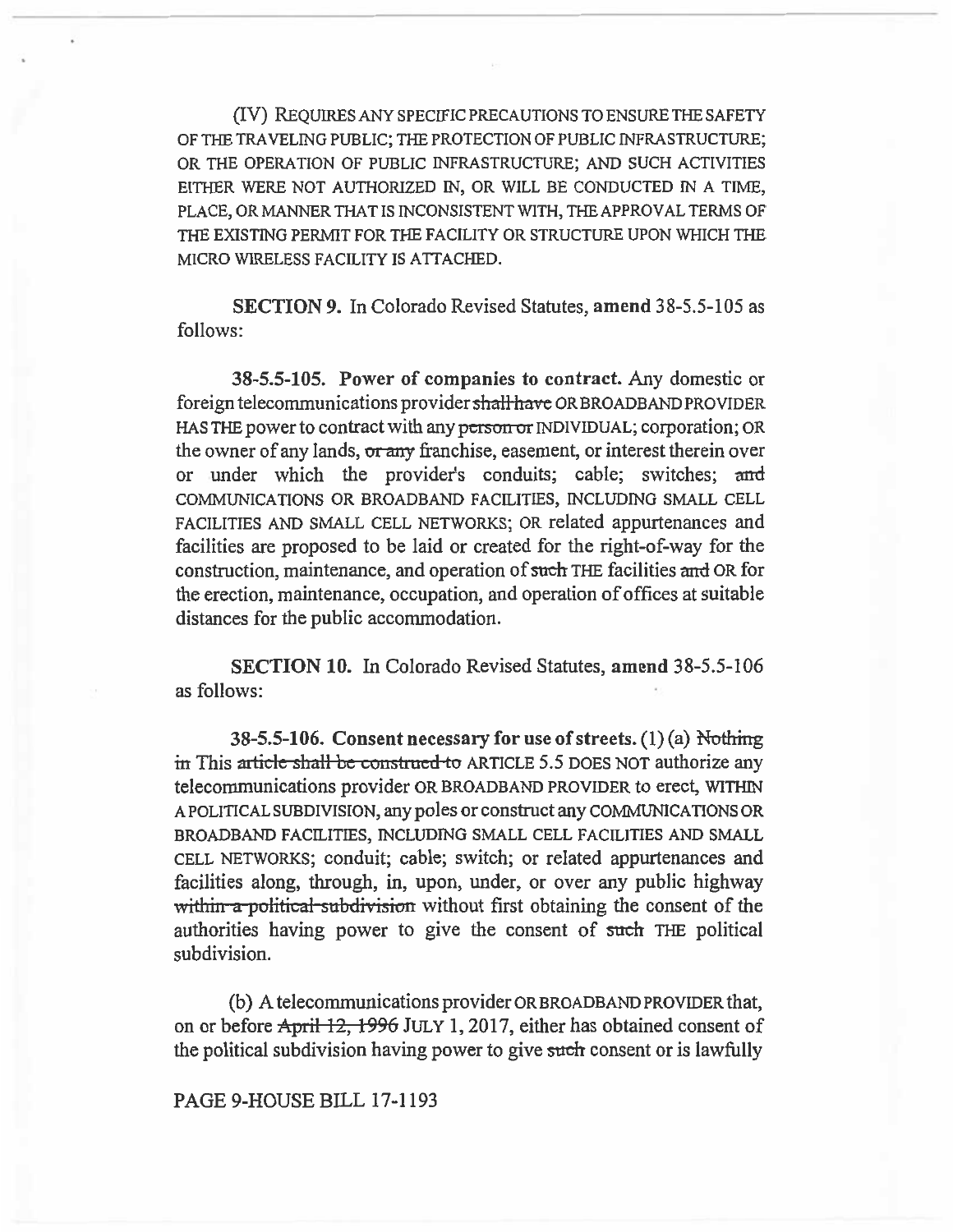occupying a public highway in a political subdivision shall NEED not be required to apply for additional or continued consent of such THE political subdivision under this section.

(0 NOTWITHSTANDING ANY OTHER PROVISION OF LAW, A POLITICAL SUBDIVISION'S CONSENT GIVEN TO A TELECOMMUNICATIONS PROVIDER OR A BROADBAND PROVIDER TO ERECT OR CONSTRUCT ANY POLES, OR TO LOCATE OR COLLOCATE COMMUNICATIONS AND BROADBAND FACILITIES ON VERTICAL STRUCTURES IN A RIGHT-OF-WAY, DOES NOT EXTEND TO THE LOCATION OF NEW FACILITIES OR TO THE ERECTION OR CONSTRUCTION OF NEW POLES IN A RIGHT-OF-WAY NOT SPECIFICALLY REFERENCED IN THE GRANT OF CONSENT.

(2) **(a)** THE consent OF A POLITICAL SUBDIVISION for the use of a public highway within a political subdivision ITS JURISDICTION shall be based upon a lawful exercise of the ITS police power of such political subdivision and shall not be unreasonably withheld. nor

(b) A POLITICAL SUBDIVISION shall NOT CREATE any preference or disadvantage be created through the granting or withholding of such ITS consent. A POLITICAL SUBDIVISION'S DECISION THAT A VERTICAL STRUCTURE IN THE RIGHT-OF-WAY, INCLUDING A VERTICAL STRUCTURE OWNED BY A MUNICIPALITY, LACKS SPACE OR LOAD CAPACITY FOR COMMUNICATIONS OR BROADBAND FACILITIES, OR THAT THE NUMBER OF ADDITIONAL VERTICAL STRUCTURES IN THE RIGHTS-OF-WAY SHOULD BE REASONABLY LIMITED, CONSISTENT WITH PROTECTION OF PUBLIC HEALTH, SAFETY, AND WELFARE, DOES NOT CREATE A PREFERENCE FOR OR DISADVANTAGE ANY TELECOMMUNICATIONS PROVIDER OR BROADBAND PROVIDER, PROVIDED THAT SUCH DECISION DOES NOT HAVE THE EFFECT OF PROHIBITING A PROVIDER'S ABILITY TO PROVIDE SERVICE WITHIN THE SERVICE AREA OF THE PROPOSED FACILITY.

**SECTION 11.** In Colorado Revised Statutes, 38-5.5-107, **amend**  (7) as follows:

**38-5.5-107. Permissible taxes, fees, and charges.** (7) **As used** in this section, "public highway" or "highway" as otherwise defined in section 38-5.5-102  $(2)$  (6) does not include excess and remainder rights-of-way under the department of transportation's jurisdiction.

## PAGE 10-HOUSE **BILL 17-1193**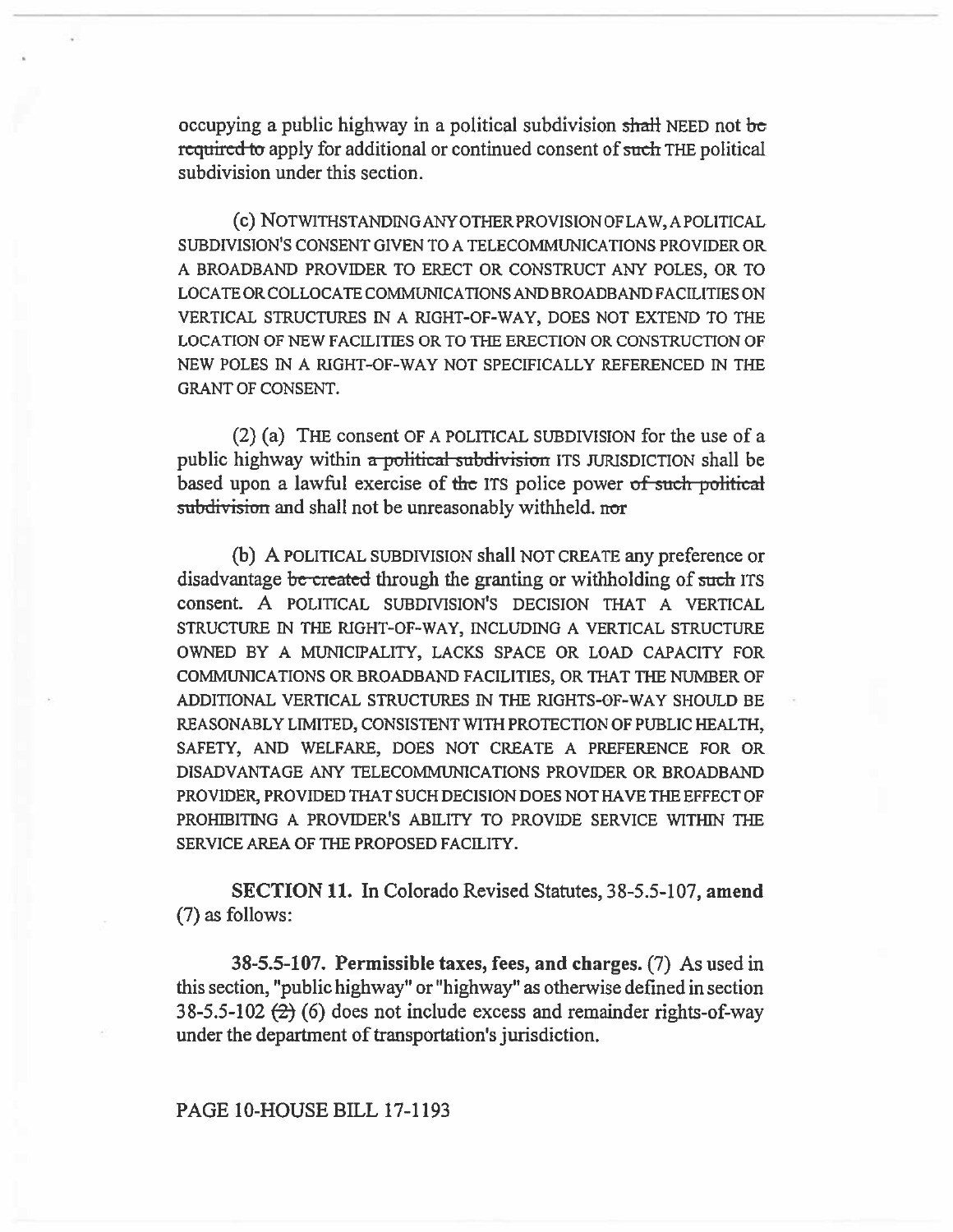SECTION 12. In Colorado Revised Statutes, amend 38-5.5-108 as follows:

**38-5.5-108. Pole attachment agreements - limitations on required payments. (1) No** NEITHER A LOCAL GOVERNMENT ENTITY NOR A municipally owned utility shall request or receive from a telecommunications provider, BROADBAND PROVIDER, or a cable television provider, as defined in section 602 (5) of the federal "Cable Communications Policy Act of 1984", in exchange for permission to attach SMALL CELL FACILITIES, BROADBAND DEVICES, OR telecommunications devices **to poles** OR STRUCTURES IN A RIGHT-OF-WAY, any payment in excess **of the** amount that would be authorized if the LOCAL GOVERNMENT ENTITY OR municipally owned utility were regulated pursuant to **47 U.S.C. sec.** 224, as amended.

(2)  $\forall \sigma$  A municipality shall NOT request or receive from a telecommunications provider ORA BROADBAND PROVIDER, in exchange for or as a condition **upon a grant of permission to attach telecommunications**  OR BROADBAND devices to poles, any in-kind payment.

**SECTION 13. Effective date - applicability. This act takes effect July 1, 2017, and applies to permit applications received on or after said date.** 

**SECTION 14. Safety clause. The general assembly hereby finds,**